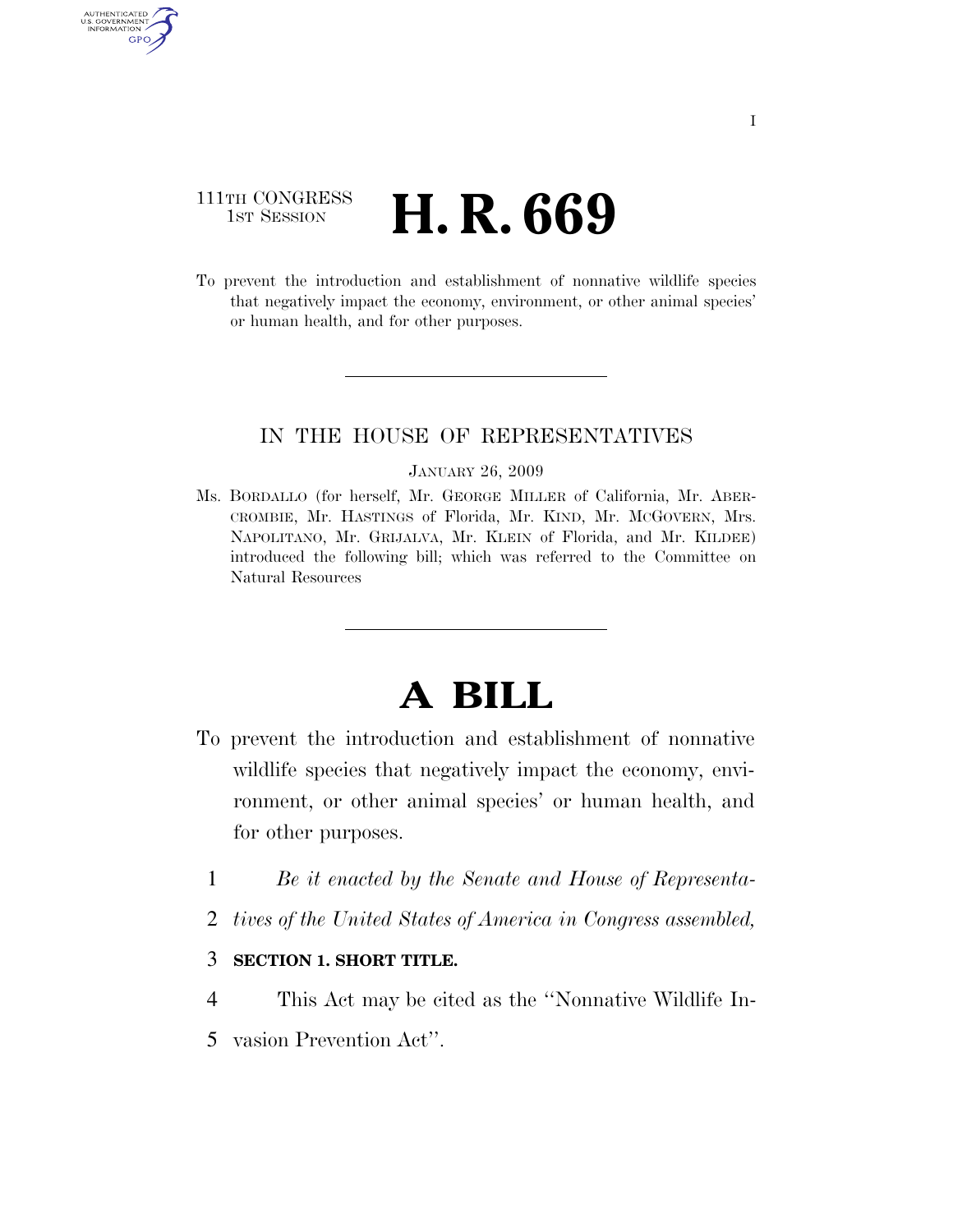#### **SEC. 2. PURPOSE.**

 The purpose of this Act is to establish a risk assess- ment process to prevent the introduction into, and estab- lishment in, the United States of nonnative wildlife species that will cause or are likely to cause economic or environ- mental harm or harm to other animal species' health or human health.

## **SEC. 3. RISK ASSESSMENT PROCESS FOR IMPORTATION OF NONNATIVE WILDLIFE SPECIES.**

 (a) IN GENERAL.—The Secretary of the Interior, act- ing through the United States Fish and Wildlife Service, shall promulgate regulations that establish a process for assessing the risk of all nonnative wildlife species proposed for importation into the United States, other than non- native wildlife species that are included in the list of ap-proved species issued under section 4.

 (b) FACTORS TO BE CONSIDERED.—The regulations promulgated under subsection (a) shall include consider-ation of—

 (1) the identity of the organism to the species level, including to the extent possible specific infor-mation on its subspecies and genetic identity;

23 (2) the native range of the species;

 (3) whether the species has established or spread, or caused harm to the economy, the environ-ment, or other animal species or human health in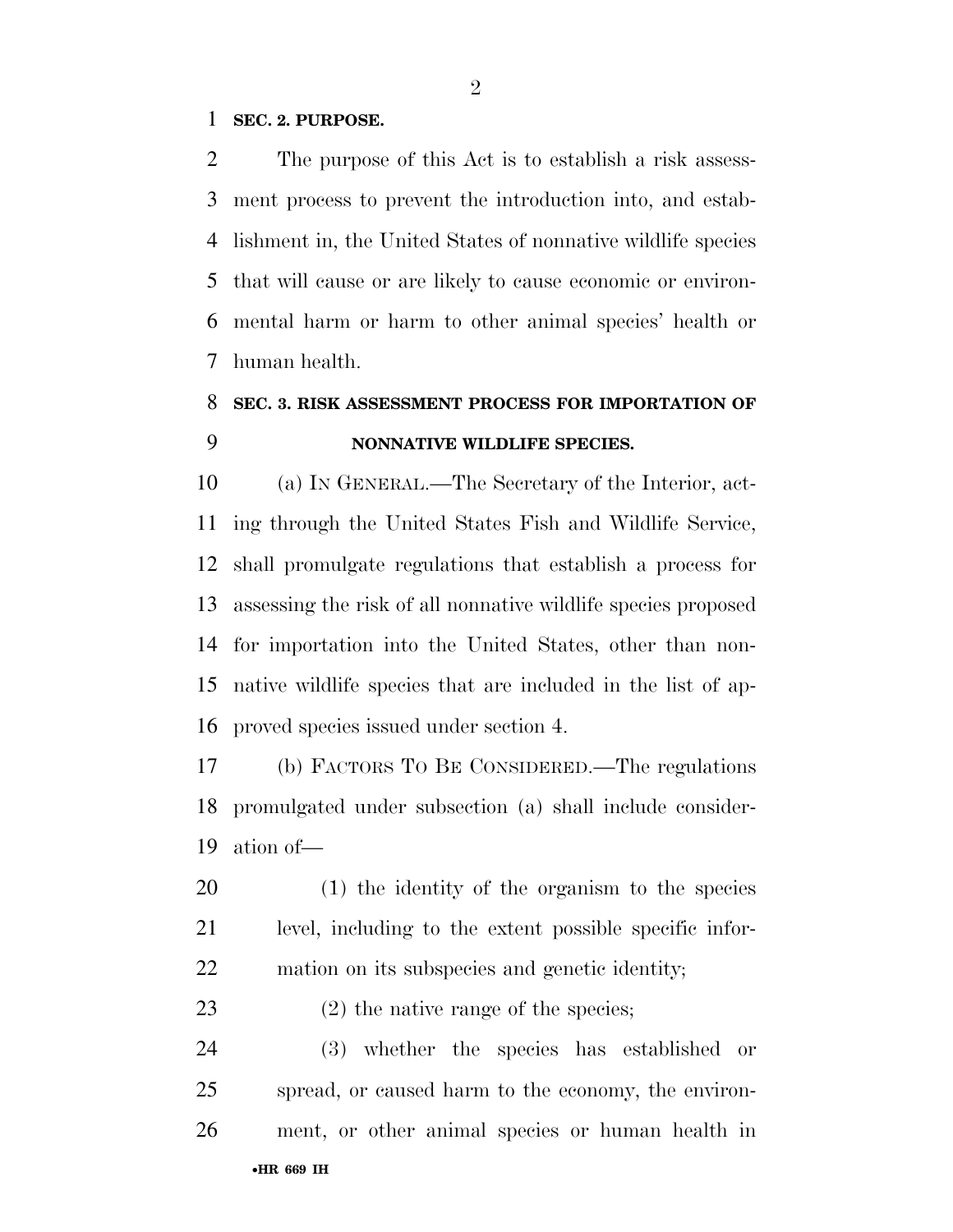| $\mathbf{1}$   | ecosystems in or ecosystems that are similar to those  |
|----------------|--------------------------------------------------------|
| $\overline{2}$ | in the United States;                                  |
| 3              | (4) the likelihood that environmental conditions       |
| $\overline{4}$ | suitable for the establishment or spread of the spe-   |
| 5              | cies exist in the United States;                       |
| 6              | (5) the likelihood of establishment of the species     |
| 7              | in the United States;                                  |
| 8              | $(6)$ the likelihood of spread of the species in the   |
| 9              | United States;                                         |
| 10             | (7) the likelihood that the species would harm         |
| 11             | wildlife resources in the United States;               |
| 12             | (8) the likelihood that the species would harm         |
| 13             | native species that are rare or native species that    |
| 14             | have been listed as threatened species or endangered   |
| 15             | species in the United States under the Endangered      |
| 16             | Species Act of 1973 (16 U.S.C. 1531 et seq.);          |
| 17             | (9) the likelihood that the species would harm         |
| 18             | habitats or ecosystems in the United States;           |
| 19             | (10) the likelihood that pathogenic species or         |
| 20             | parasitic species may accompany the species pro-       |
| 21             | posed for importation; and                             |
| 22             | (11) other factors important to assessing the          |
| 23             | risks associated with the species, consistent with the |
| 24             | purpose under section 2.                               |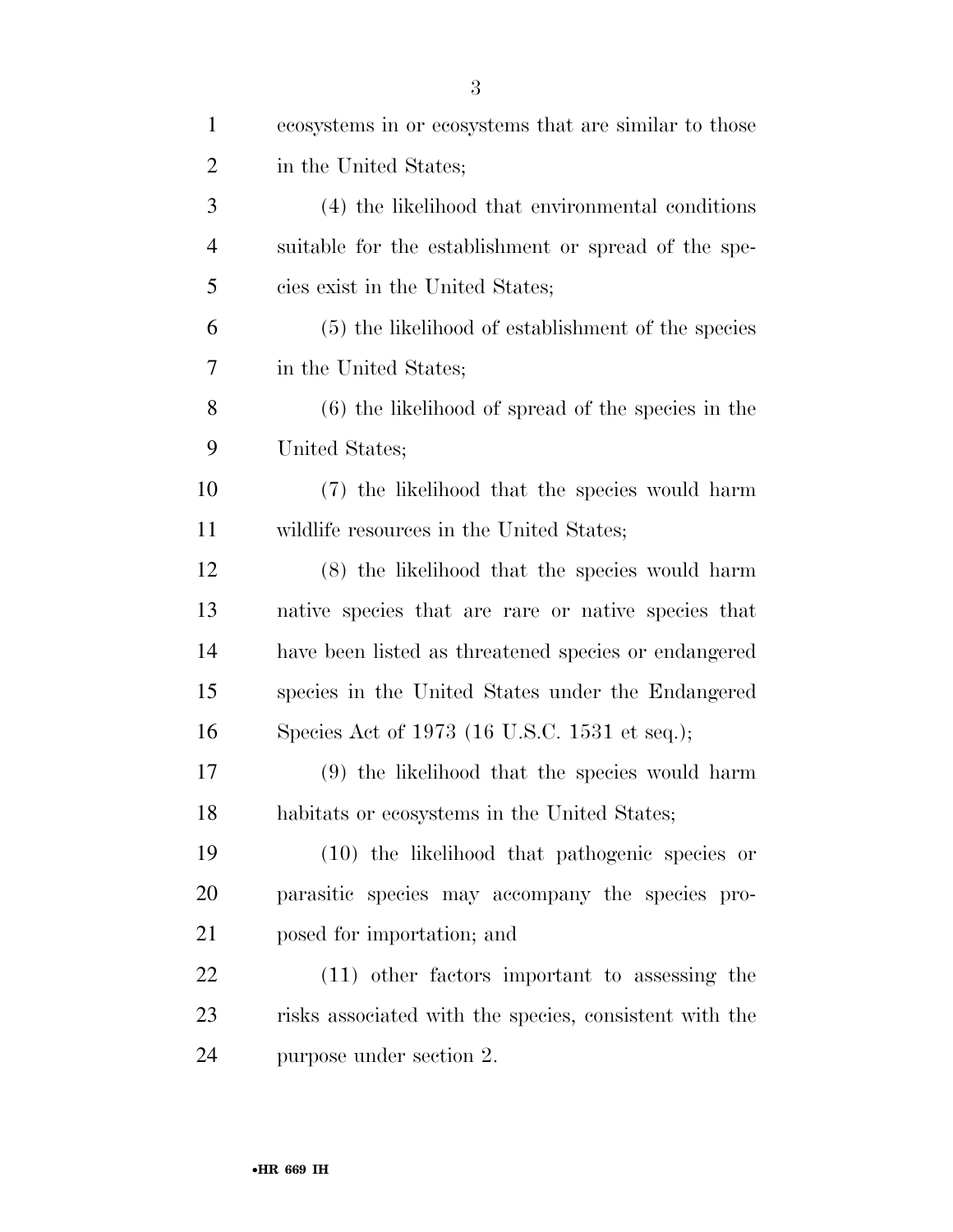(c) NOTICE.—In promulgating the regulations under subsection (a), the Secretary shall provide notice to States, Indian tribes, other stakeholders concerned with environ- mental, humane, public health, economic, trade, and other relevant issues, the Aquatic Nuisance Species Task Force, the National Invasive Species Council, the Department of Agriculture, and the Centers for Disease Control and Pre-vention.

 (d) TRANSPARENCY.—The Secretary shall ensure that the risk assessment process established by the regula- tions under subsection (a) is based on sound science and is consistent with sections 4 and 5.

(e) DEADLINES.—The Secretary shall—

 (1) publish in the Federal Register proposed regulations under subsection (a) and a proposed pre- liminary list of approved species under section 4(b), by not later than 2 years after the date of the enact-ment of this Act;

 (2) publish in the Federal Register final regula- tions under subsection (a), a final preliminary list of approved species under section 4(b), and a notice of 22 the prohibitions under this Act, by not later than 30 days before the date on which the Secretary begins assessing risk under the regulations; and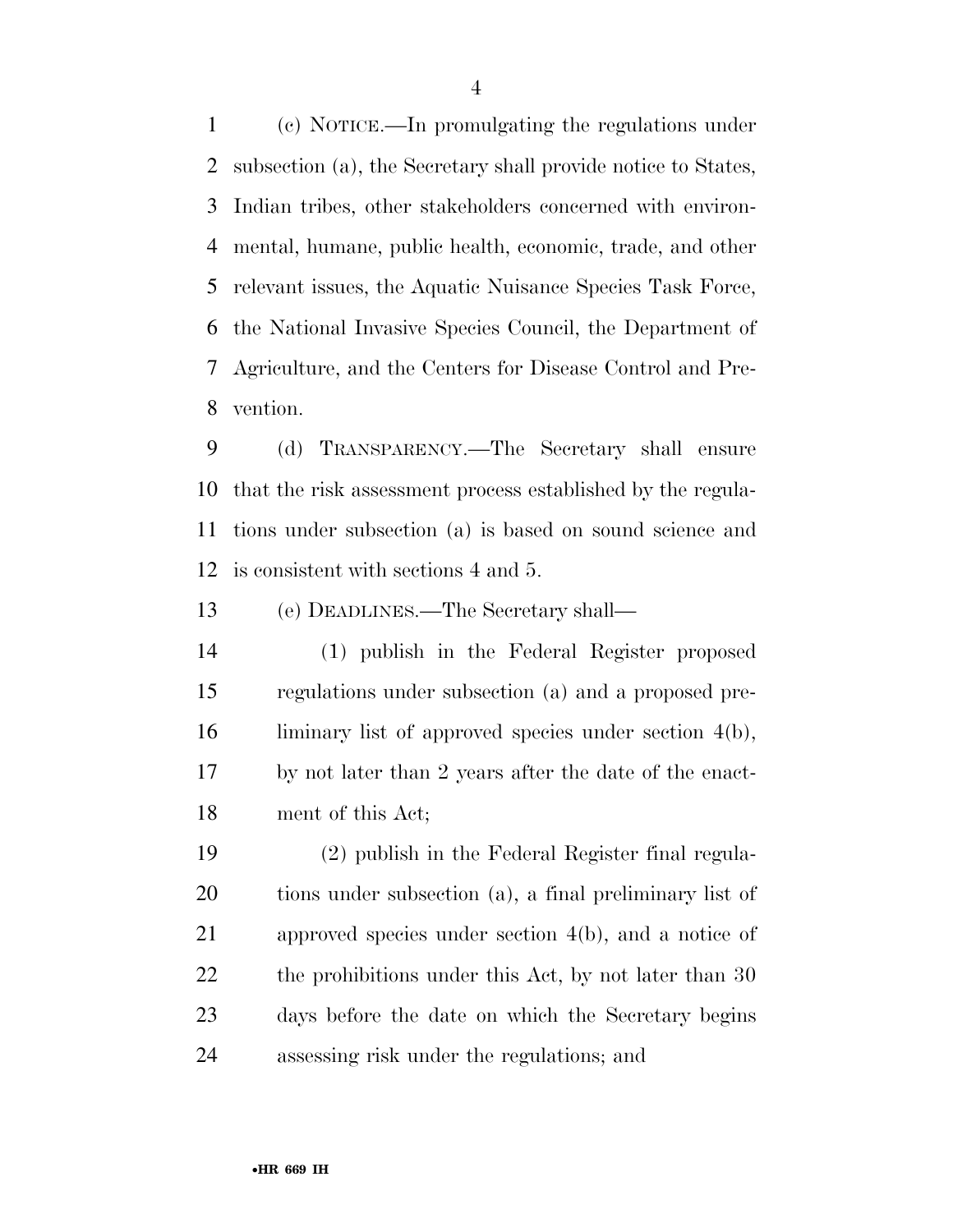(3) begin assessing risk with respect to non- native wildlife species under the final regulations promulgated under subsection (a), and publish no- tice thereof, by not later than 37 months after the date of the enactment of this Act.

 (f) ANIMALS OWNED LAWFULLY PRIOR TO PROHIBI- TION OF IMPORTATION.—This Act and regulations issued under this Act shall not interfere with the ability of any person to possess an individual animal of any species if such individual animal was legally owned by the person before the risk assessment is begun pursuant to subsection (e)(3), even if such species is later prohibited from being imported under the regulations issued under this Act.

#### **SEC. 4. LIST OF APPROVED SPECIES.**

 (a) REQUIREMENT TO ISSUE LIST OF APPROVED SPECIES.—

 (1) IN GENERAL.—Not later than 36 months after the date of enactment of this Act, the Sec- retary shall publish in the Federal Register a list of nonnative wildlife species approved for importation 21 into the United States.

 (2) EXCLUSION OF CERTAIN SPECIES.—The Secretary shall not include in the list—

 (A) any species included in the list of pro-hibited species under section 5; or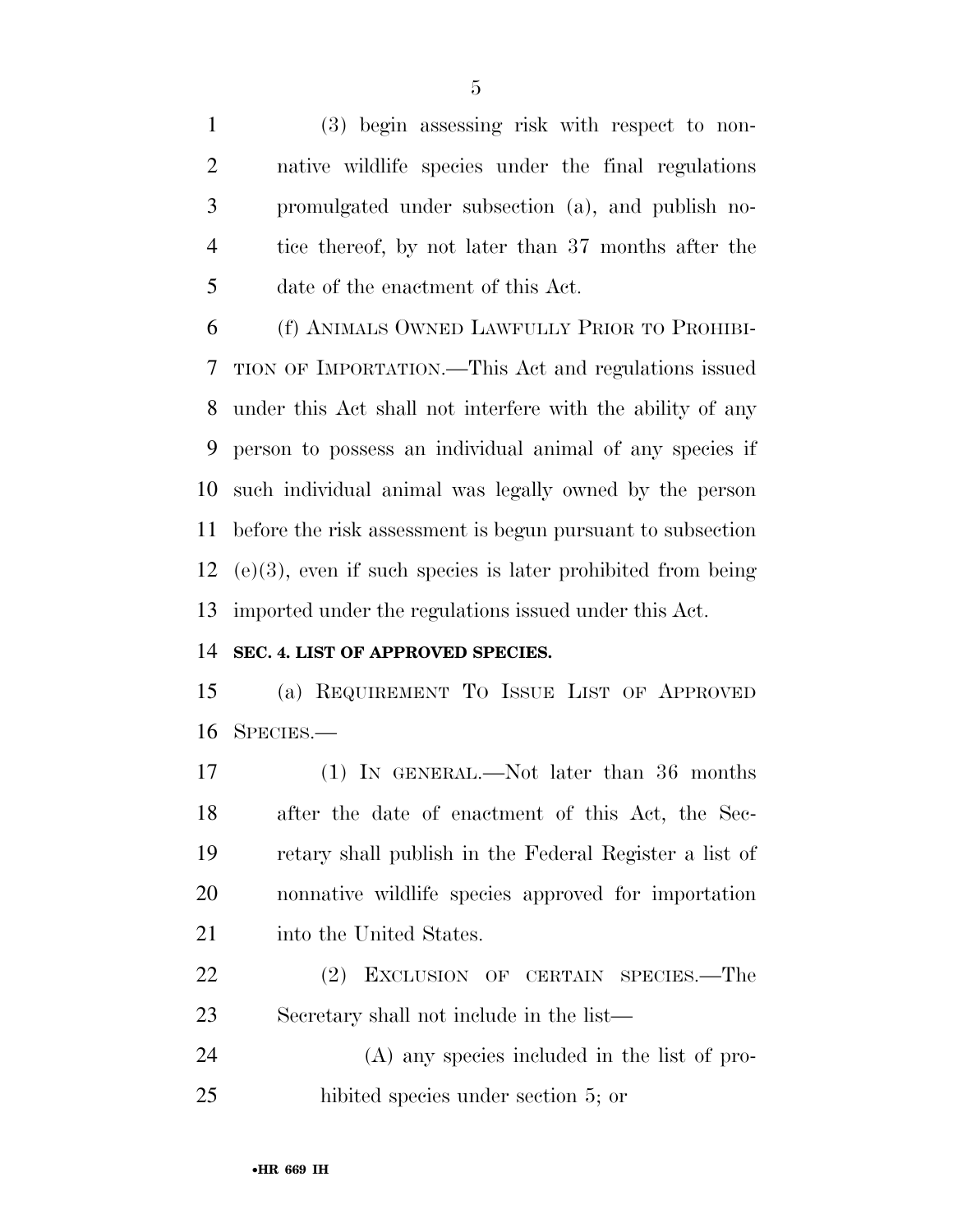| $\mathbf{1}$   | (B) any species, the importation of which              |
|----------------|--------------------------------------------------------|
| $\overline{2}$ | is prohibited by any other Federal law or regu-        |
| 3              | lation of the United States due to the likelihood      |
| $\overline{4}$ | of causing harm to the economy, the environ-           |
| 5              | ment, or other animal species or human health.         |
| 6              | (3) REVISION.—The Secretary may revise the             |
| 7              | list issued under this section based on available sci- |
| 8              | entific and commercial information.                    |
| 9              | (b) PRELIMINARY LIST.—                                 |
| 10             | (1) IN GENERAL.—The Secretary shall include            |
| 11             | in the preliminary list under this section nonnative   |
| 12             | wildlife species that the Secretary finds, consistent  |
| 13             | with the factors described in section $3(b)$ and based |
| 14             | on scientific and commercial information that is pro-  |
| 15             | vided in a proposal under paragraph (2) or other-      |
| 16             | wise available to the Secretary—                       |
| 17             | (A) are not harmful to the United States'              |
| 18             | economy, the environment, or other animal spe-         |
| 19             | cies' or human health; or                              |
| 20             | (B) may be harmful to the United States'               |
| 21             | economy, the environment, or other animal spe-         |
| 22             | cies' or human health, but already are so wide-        |
| 23             | spread in the United States that it is clear to        |
| 24             | the Secretary that any import prohibitions or          |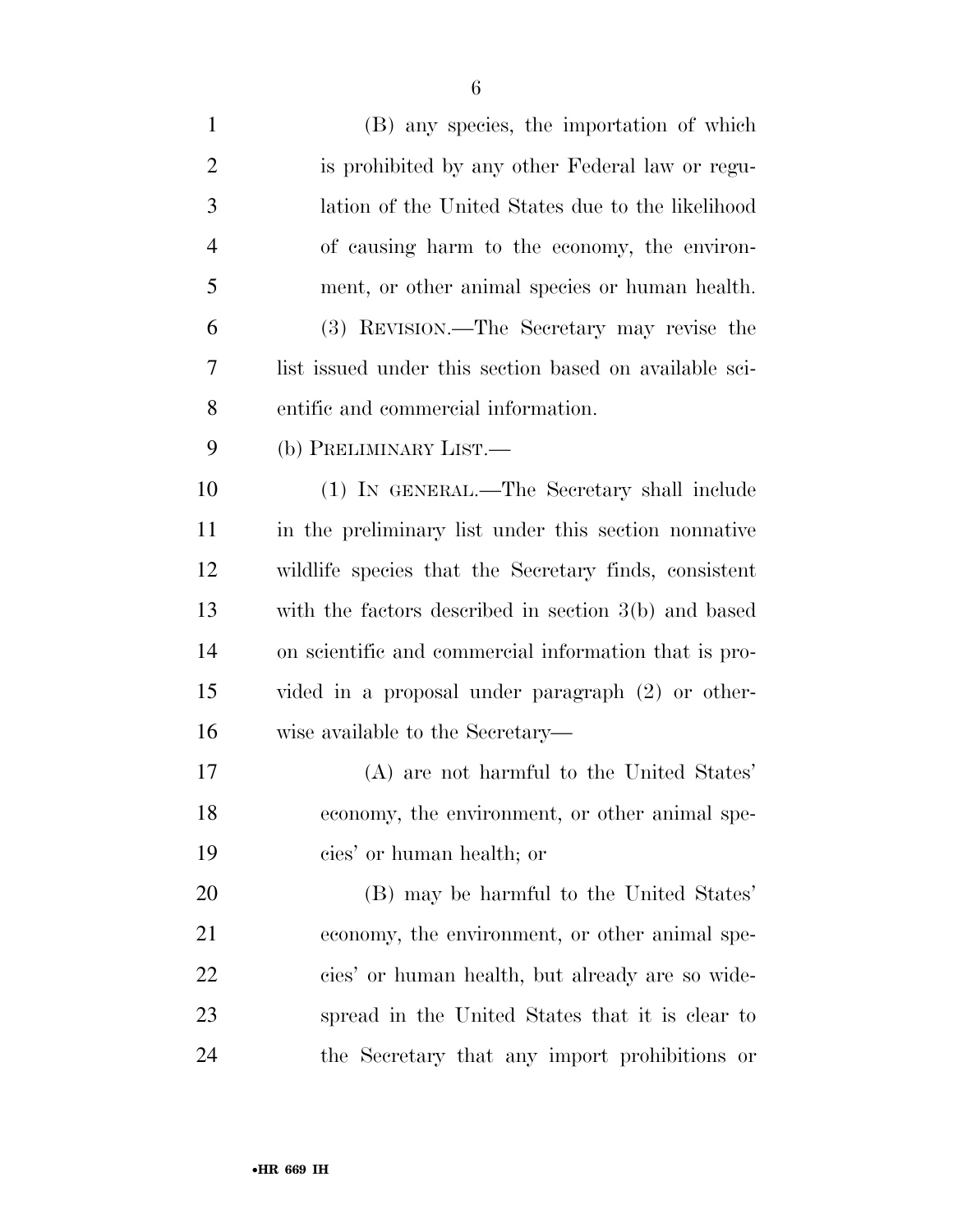| 1              | restrictions would have no practical utility for       |
|----------------|--------------------------------------------------------|
| $\overline{2}$ | the United States.                                     |
| 3              | (2) PROPOSALS FOR INCLUSION IN PRELIMI-                |
| $\overline{4}$ | NARY LIST.—The Secretary—                              |
| 5              | $(A)$ shall, by not later than 60 days after           |
| 6              | the date of enactment of this Act, publish in          |
| 7              | the Federal Register, and make available on a          |
| 8              | publically available Federal Internet site, a re-      |
| 9              | quest for submission, by any interested persons        |
| 10             | (including persons that import or that intend to       |
| 11             | import nonnative wildlife species), of proposals       |
| 12             | of nonnative wildlife species to be included in        |
| 13             | the preliminary list under this subsection and         |
| 14             | supporting documentation for such proposals;           |
| 15             | (B) shall accept such proposals for 10                 |
| 16             | months after the date the Secretary publishes          |
| 17             | the request for submissions; and                       |
| 18             | (C) may propose a nonnative wildlife spe-              |
| 19             | cies for inclusion in the preliminary list.            |
| 20             | (3)<br>PUBLIC NOTICE AND COMMENT.—Before               |
| 21             | issuing the final preliminary list of approved species |
| 22             | under this subsection, the Secretary shall—            |
| 23             | (A) publish in the Federal Register and                |
| 24             | make available on a publicly available Federal         |
| 25             | Internet site, the proposed preliminary list; and      |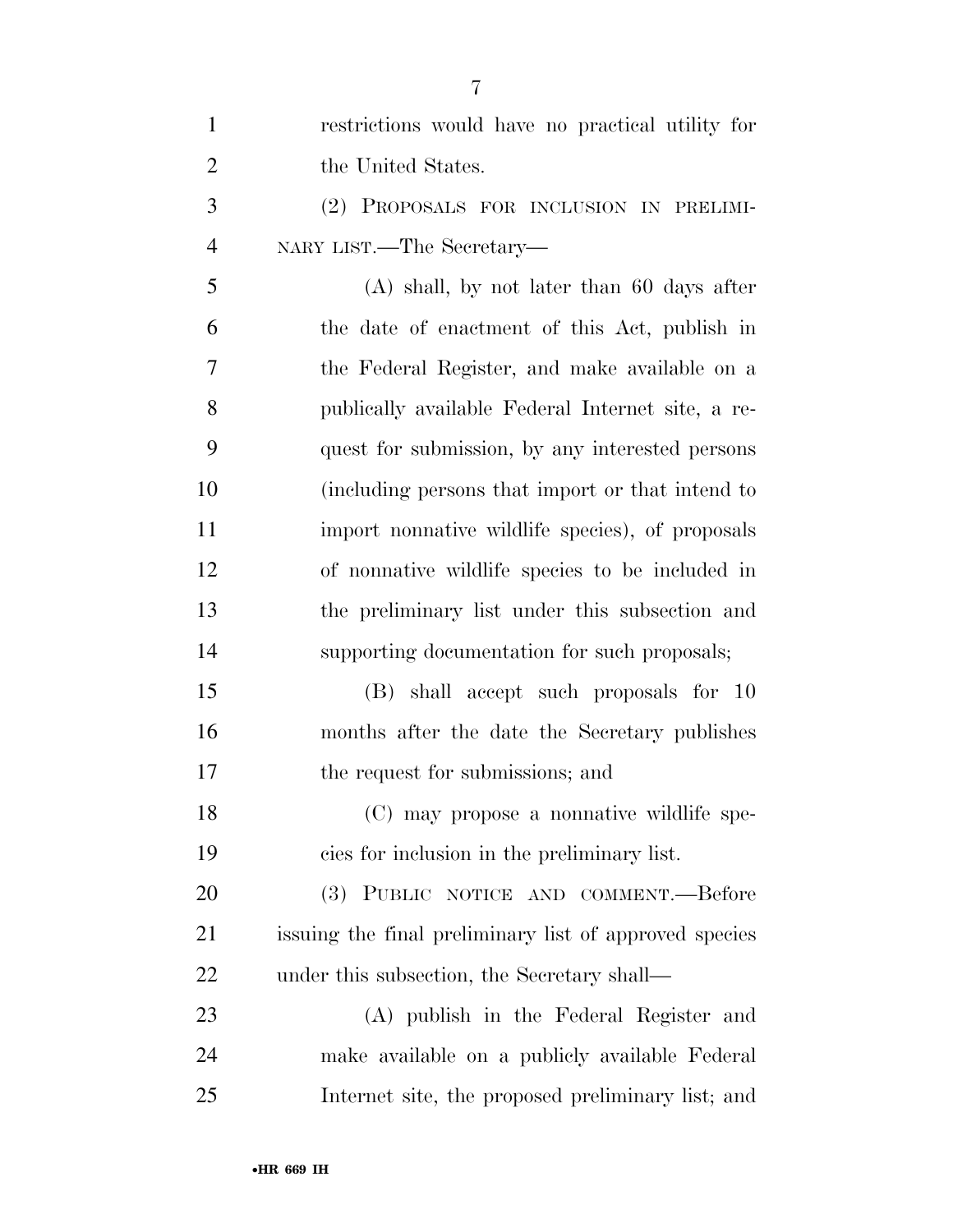| $\mathbf{1}$   | (B) provide for, a period of not less than              |
|----------------|---------------------------------------------------------|
| $\overline{2}$ | 60 days, an opportunity to submit public com-           |
| 3              | ments on the proposed preliminary list.                 |
| $\overline{4}$ | (4) PUBLICATION OF LIST.—The Secretary                  |
| 5              | shall publish in the Federal Register and make          |
| 6              | available on a publicly available Federal Internet      |
| $\overline{7}$ | site, the final preliminary list under this subsection. |
| 8              | (c) PROPOSAL FOR INCLUSION ON THE APPROVED              |
| 9              | LIST.                                                   |
| 10             | (1) SUBMISSION OF PROPOSALS.—                           |
| 11             | (A) IN GENERAL.—After publication of the                |
| 12             | final preliminary list under subsection $(b)$ —         |
| 13             | (i) any interested person may submit                    |
| 14             | to the Secretary in accordance with sub-                |
| 15             | paragraph (B) a proposal to include a non-              |
| 16             | native wildlife species in the approved list            |
| 17             | under this section (including a request to              |
| 18             | import such a species that is not in the list           |
| 19             | published under this section and section 5,             |
| 20             | respectively); and                                      |
| 21             | (ii) upon receipt of a complete pro-                    |
| 22             | posal under clause (i), the Secretary shall             |
| 23             | publish notice of the proposal in the Fed-              |
| 24             | eral Register and provide an opportunity                |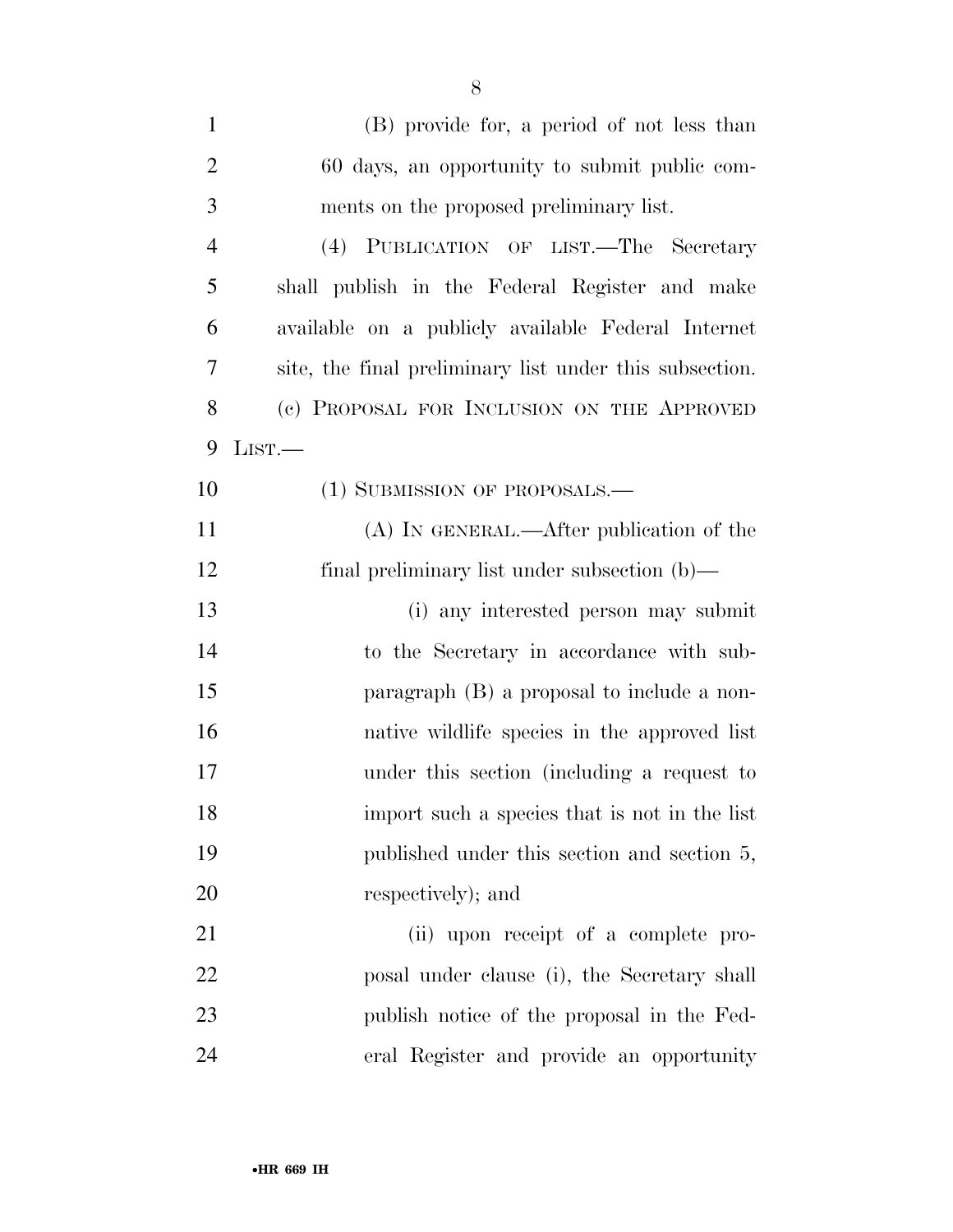for 30 days of public comment on the pro-posal.

 (B) INFORMATION REQUIRED.—Any pro- posal under this paragraph must include suffi- cient scientific and commercial information to allow the Secretary to evaluate whether the pro- posed nonnative wildlife species is likely to cause economic or environmental harm or harm to other animal species' or human health.

 (2) DETERMINATION.—Based on scientific and commercial information provided in a proposal under paragraph (1) or otherwise available to the Sec- retary, the Secretary shall make one of the following determinations regarding such a proposal in a rea- sonable period of time and in accordance with the regulations issued under section 3:

 (A) The nonnative wildlife species is ap- proved for importation, and is added to the list of approved species under this section.

 (B) The nonnative wildlife species is not approved for importation, unless permitted under section 7.

 (C) The Secretary has insufficient sci- entific and commercial information to make a determination under subparagraph (A) or (B).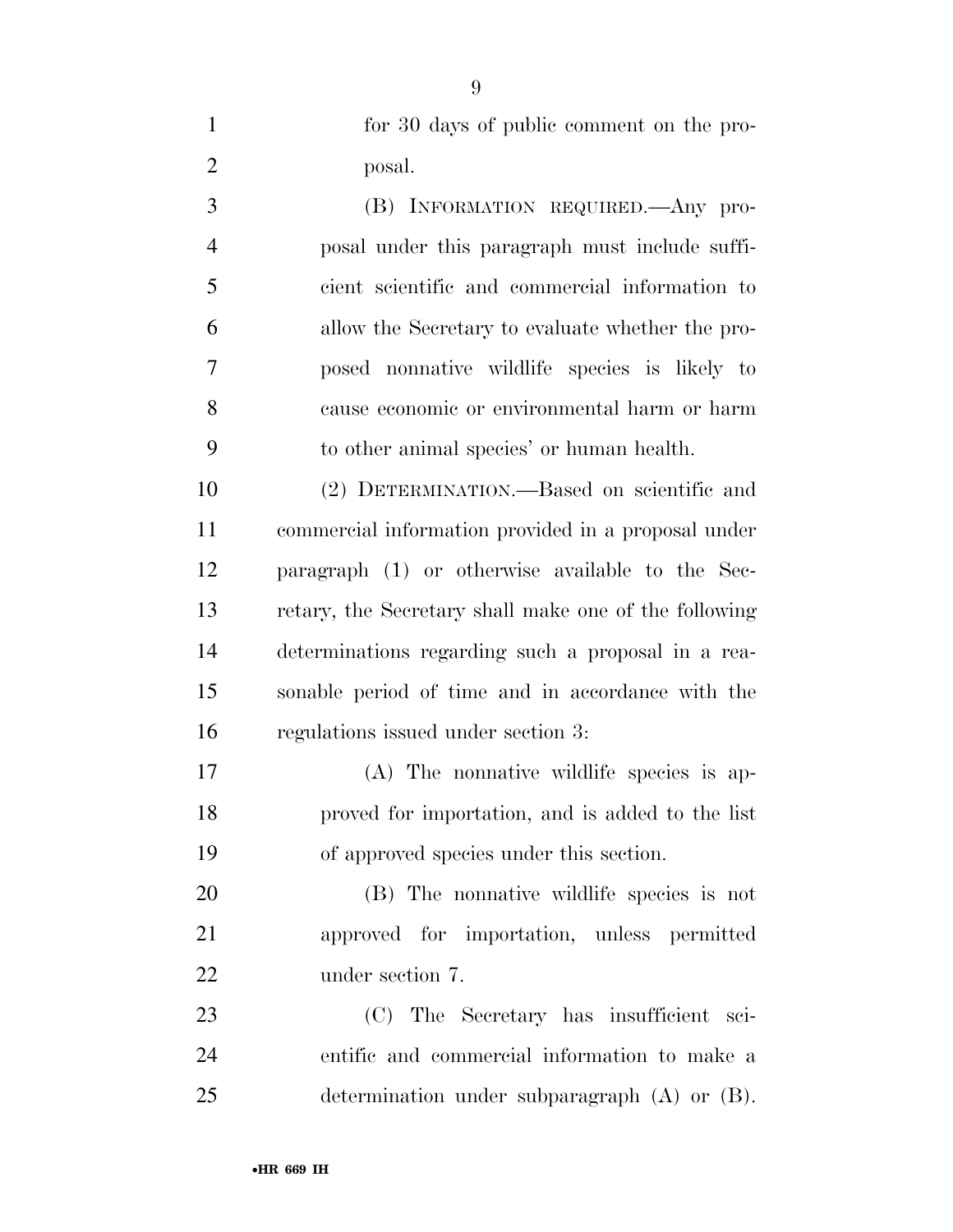| $\mathbf{1}$   | (3) TREATMENT OF UNAPPROVED SPECIES.-If                 |
|----------------|---------------------------------------------------------|
| $\overline{2}$ | the Secretary makes a determination under para-         |
| 3              | graph $(2)(B)$ that a nonnative wildlife species is not |
| $\overline{4}$ | approved for importation, the Secretary shall include   |
| 5              | the nonnative wildlife species in the list of unap-     |
| 6              | proved species under section 5.                         |
| 7              | (4) NOTICE OF DETERMINATION.—The Sec-                   |
| 8              | retary shall publish in the Federal Register notice of  |
| 9              | the determination made under paragraph (2) and          |
| 10             | make available on a publicly available Federal Inter-   |
| 11             | net site or through other appropriate means, the        |
| 12             | basis for the determination.                            |
| 13             | SEC. 5. LIST OF UNAPPROVED SPECIES.                     |
| 14             | (a) REQUIREMENT TO ISSUE LIST OF UNAPPROVED             |
| 15             | SPECIES.                                                |
| 16             | (1) IN GENERAL.—The Secretary shall publish             |
| 17             | in the Federal Register a list of nonnative wildlife    |
| 18             | species that are prohibited from importation into the   |
| 19             | United States except as provided in section 7.          |
| <b>20</b>      | (2) INCLUDED SPECIES.—The list under this               |
| 21             | subsection shall include—                               |
| 22             | (A) those species listed as injurious wildlife          |
| 23             | under section 42 of title 18, United States             |
| 24             |                                                         |
|                | Code, or under regulations under that section,          |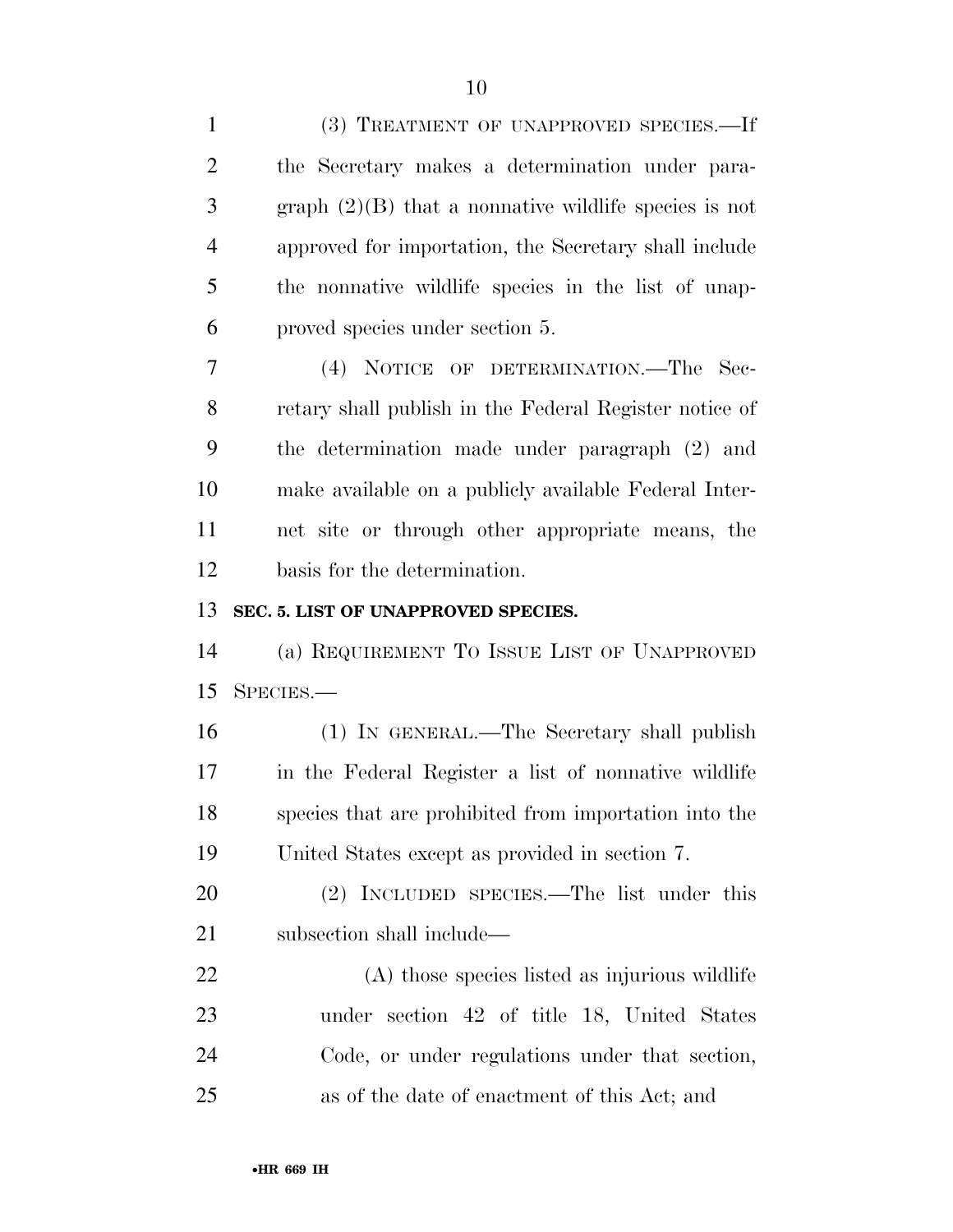| $\mathbf{1}$   | (B) any other species the Secretary deter-            |
|----------------|-------------------------------------------------------|
| $\overline{2}$ | mines under section $4(e)(2)(B)$ is not approved      |
| 3              | for importation.                                      |
| $\overline{4}$ | (b) PROPOSAL FOR INCLUSION ON THE LIST OF UN-         |
| 5              | APPROVED SPECIES.-                                    |
| 6              | $(1)$ PROPOSAL.—                                      |
| $\overline{7}$ | (A) IN GENERAL.—Any person may submit                 |
| 8              | to the Secretary a proposal to add to the list        |
| 9              | under this section any nonnative wildlife spe-        |
| 10             | cies.                                                 |
| 11             | (B) INFORMATION REQUIRED. Any pro-                    |
| 12             | posal under this subsection must include suffi-       |
| 13             | cient scientific and commercial information to        |
| 14             | allow the Secretary to evaluate whether the pro-      |
| 15             | posed nonnative wildlife species is likely to         |
| 16             | cause economic or environmental harm or harm          |
| 17             | to other animal species' or human health.             |
| 18             | (2) NOTICE.—The Secretary shall publish no-           |
| 19             | tice of a complete proposal in the Federal Register   |
| 20             | and provide an opportunity for 30 days of public      |
| 21             | comment on the proposal.                              |
| 22             | (3) DETERMINATION.—Based on scientific and            |
| 23             | commercial information provided in a proposal under   |
| 24             | paragraph (1) or otherwise available to the Sec-      |
| 25             | retary, the Secretary shall make one of the following |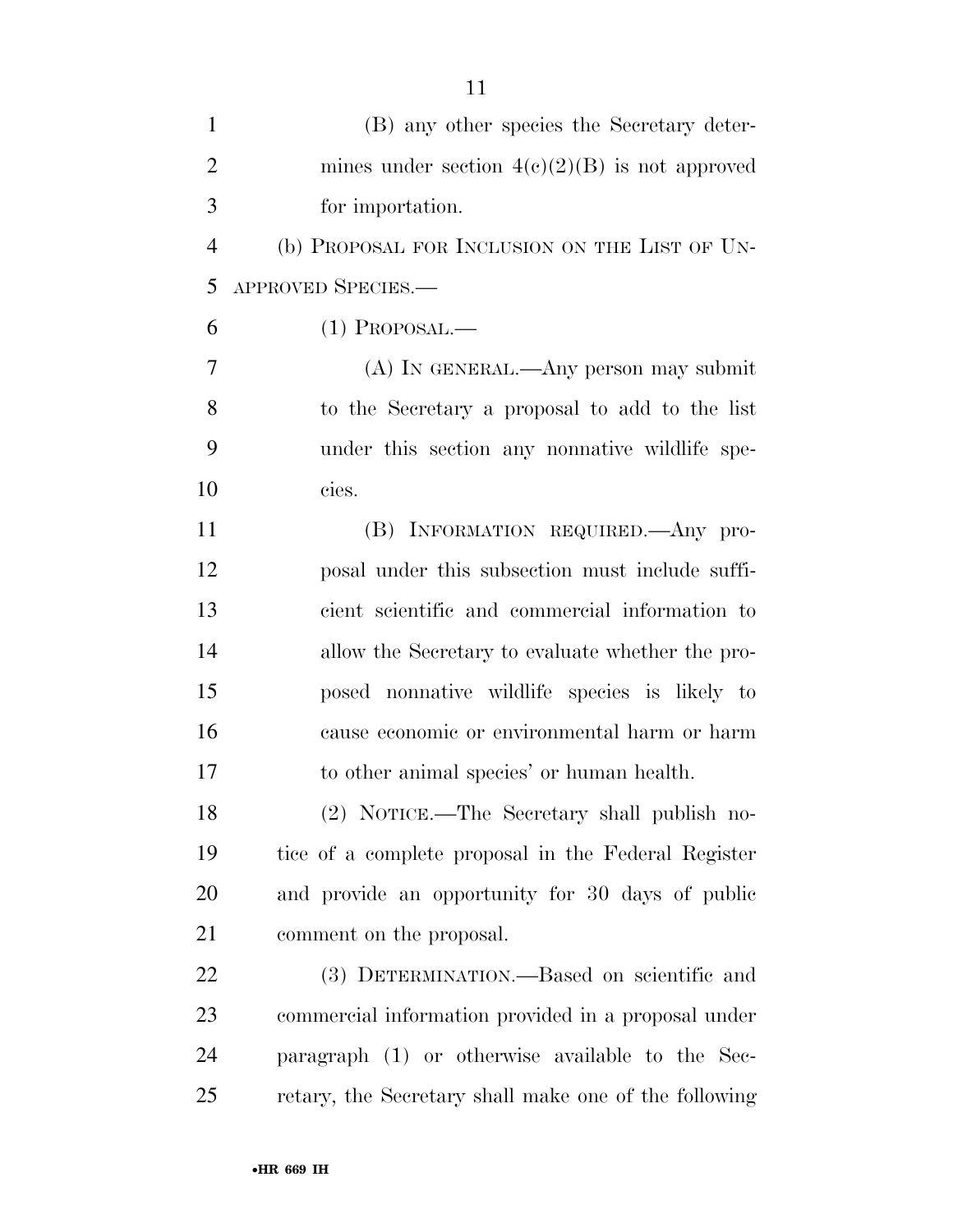| $\mathbf{1}$   | determinations regarding such a proposal in a rea-      |
|----------------|---------------------------------------------------------|
| $\overline{2}$ | sonable period of time and in accordance with regu-     |
| 3              | lations issued under section 3:                         |
| $\overline{4}$ | (A) The nonnative wildlife species is not               |
| 5              | approved for importation except as provided in          |
| 6              | section 7, and is added to the list of unap-            |
| 7              | proved species under this section.                      |
| 8              | (B) The nonnative wildlife species is ap-               |
| 9              | proved for importation.                                 |
| 10             | (C) The Secretary has insufficient sci-                 |
| 11             | entific and commercial information to make a            |
| 12             | determination under subparagraph $(A)$ or $(B)$ .       |
| 13             | (4) TREATMENT OF APPROVED SPECIES.—If                   |
| 14             | the Secretary makes a determination under para-         |
| 15             | graph $(3)(B)$ that a nonnative wildlife species is ap- |
| 16             | proved for importation, the Secretary shall include     |
| 17             | the nonnative wildlife species in the list of approved  |
| 18             | species under section 4.                                |
| 19             | NOTICE OF DETERMINATION.—The Sec-<br>(5)                |
| 20             | retary shall publish in the Federal Register notice of  |
| 21             | the determination made under paragraph (3) and          |
| 22             | make available on a publicly available Federal Inter-   |
| 23             | net site or through other appropriate means the         |
| 24             | basis for the determination.                            |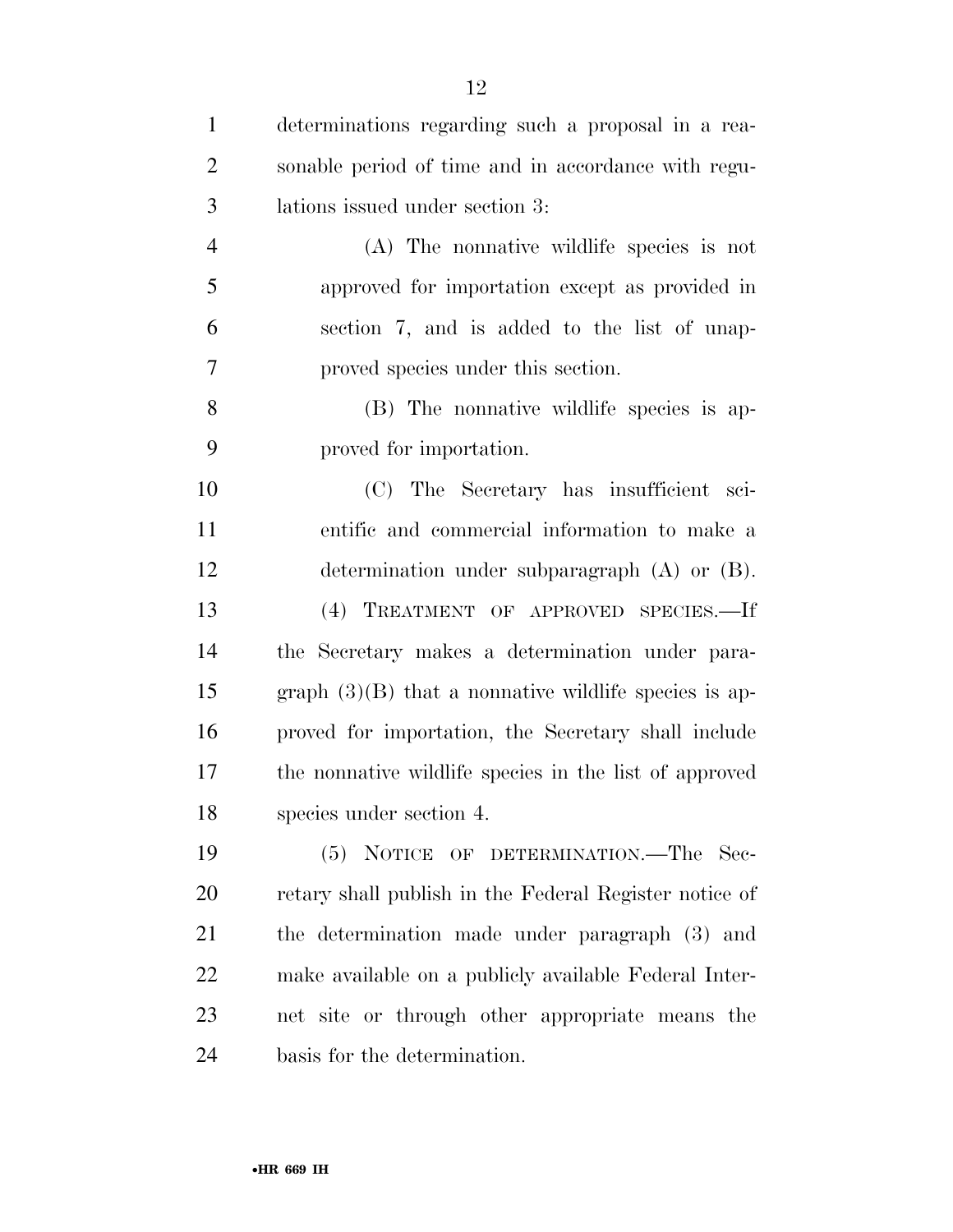(c) REVISION.—The Secretary may revise the list issued under this section based on any scientific and com-mercial information available to the Secretary.

 (d) EMERGENCY AUTHORITY AND TEMPORARY PRO-HIBITION.—

 (1) IN GENERAL.—If the Secretary determines that an emergency exists because a nonnative wild- life species poses an imminent threat of harm to the United States economy, the environment, or human or animal species' health, the Secretary may tempo- rarily include the nonnative wildlife species in the 12 list of unapproved species under this section and, as appropriate, remove the species from the list of ap-proved species under section 4.

 (2) NOTICE OF TEMPORARY LISTING.—The Secretary shall publish in the Federal Register no- tice of each temporary listing under this subsection and make available on a publicly available Federal Internet site or through other appropriate means the basis for the temporary listing.

 (3) DETERMINATION.—Within 180 days after temporarily including a nonnative wildlife species in the unapproved species list under this section, the Secretary shall make a final determination under subsection (b)(3) regarding the species, publish in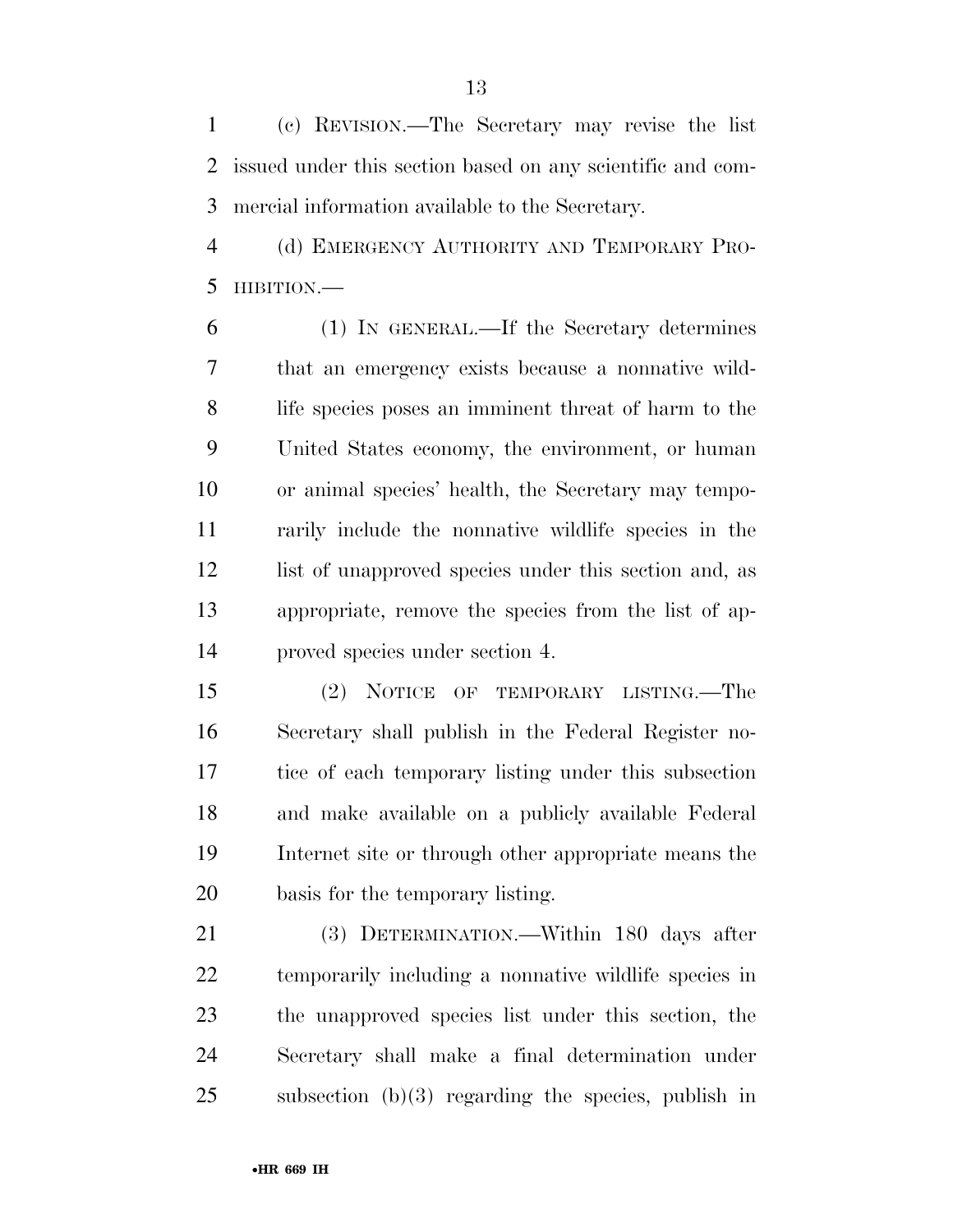the Federal Register notice of the final determina-2 tion, and make available on a publicly available Fed- eral Internet site or through other appropriate means the basis for the final determination.

 (4) LIMITATION ON PROCEDURES.—The proce-6 dures under section  $4(c)(1)(A)(ii)$ , subsection  $(b)(2)$  of this section, and section 553 of title 5, United States Code, shall not apply to determinations under this subsection.

#### **SEC. 6. PROHIBITIONS AND PENALTIES.**

 (a) PROHIBITIONS.—Except as provided in this sec- tion or in section 7, it is unlawful for any person subject to the jurisdiction of the United States to—

 (1) import into or export from the United States any nonnative wildlife species that is not in- cluded in the list of approved species issued under section 4;

 (2) transport between any State by any means whatsoever any nonnative wildlife species that is not included in the list of approved species issued under section 4;

 (3) violate any term or condition of a permit issued under section 7;

24 (4) possess (except as provided in section  $3(f)$ ), sell or offer to sell, purchase or offer to purchase,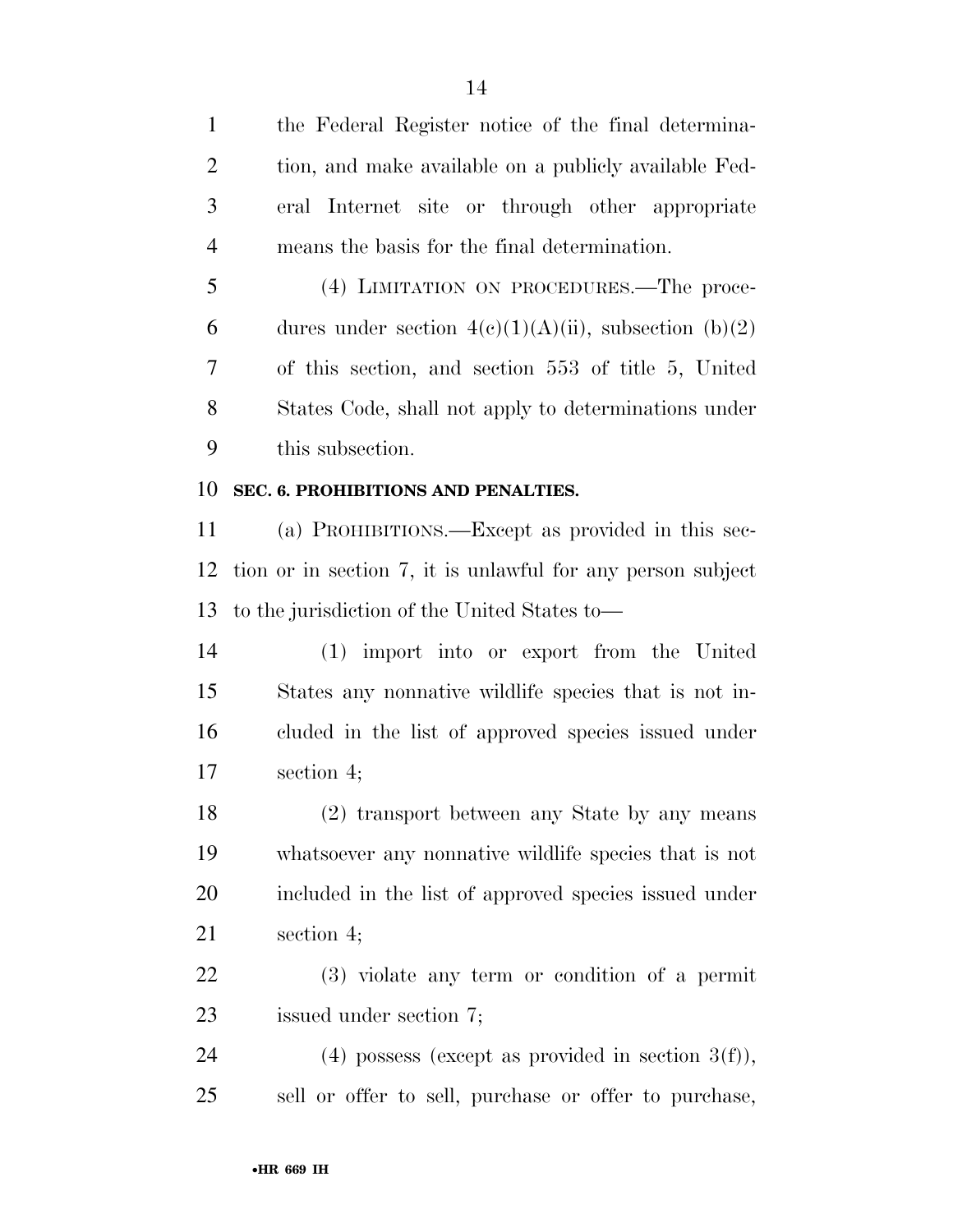or barter for or offer to barter for, any nonnative wildlife species that is prohibited from being im-ported under paragraph (1);

 (5) release into the wild any nonnative wildlife species that is prohibited from being imported under paragraph (1); or

 (6) breed any nonnative wildlife species that is prohibited from being imported under paragraph (1), or provide any such species to another person for breeding purposes.

 (b) PENALTIES AND ENFORCEMENT.—Any person who violates subsection (a) shall be subject to the civil pen- alties and criminal penalties described in section 4 of the Lacey Act Amendments of 1981 (16 U.S.C. 3373). Sec- tions 4(b), 4(e), 5, and 6 of that Act shall apply to such a violation in the same manner as they apply to a violation of that Act.

18 (c) LIMITATION ON APPLICATION.—

 (1) IN GENERAL.—The prohibitions in sub-section (a) shall not apply to—

 (A) any action by Federal, State, tribal, or local law enforcement personnel to enforce this section; and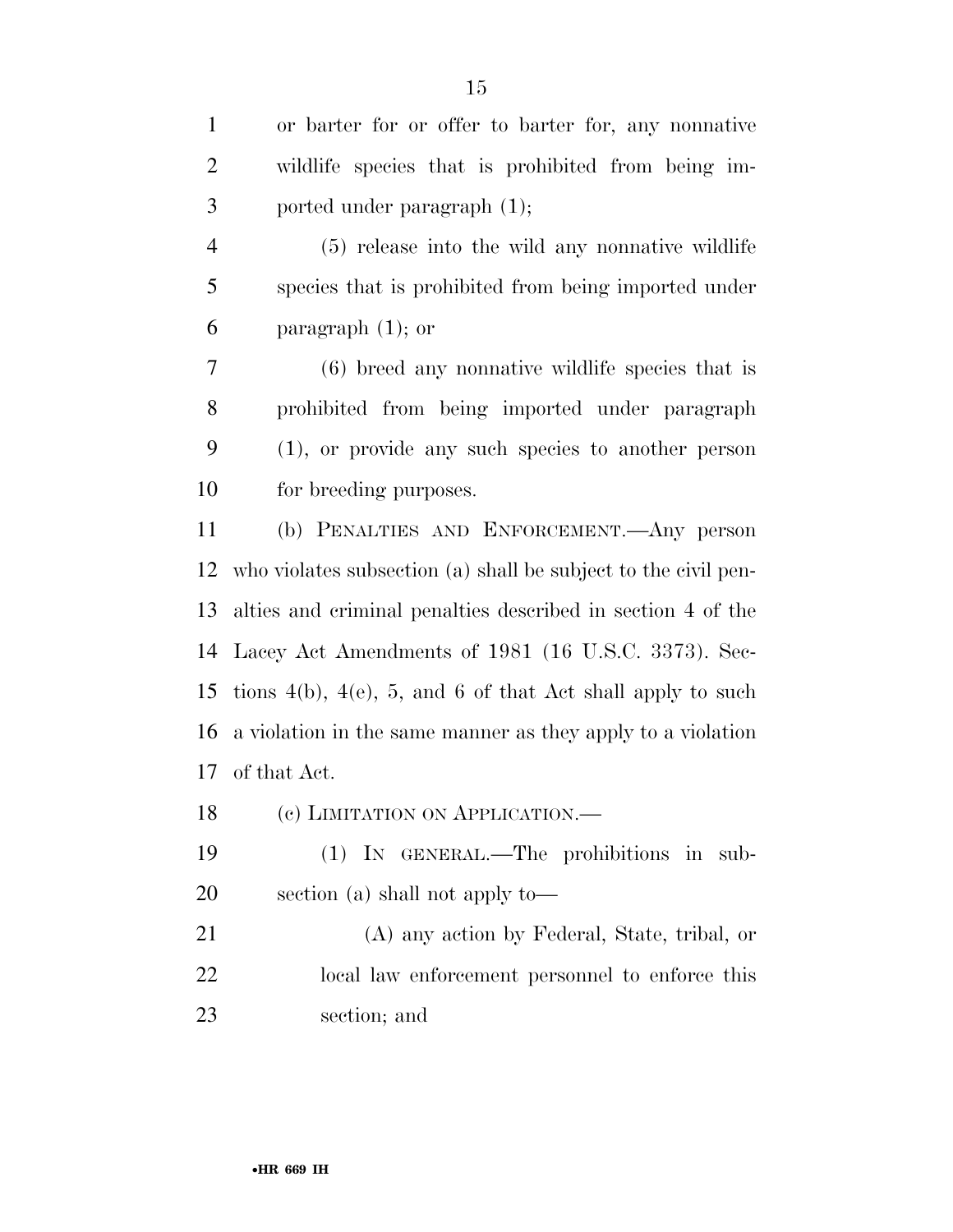(B) any action by Federal or State officials to prevent the introduction or establishment of nonnative wildlife species.

 (2) IMPORTATION AND TRANSPORTATION BY FEDERAL AGENCIES.—Nothing in this Act shall re- strict the import or transportation between any States of nonnative wildlife species by a Federal agency for its own use, if the nonnative wildlife spe- cies remains in the possession of a Federal agency. (d) EFFECTIVE DATE.—This section shall take effect 11 upon the publication of notice under section  $3(e)(3)$ .

**SEC. 7. PERMITS.** 

 (a) IN GENERAL.—The Secretary may issue a permit authorizing importation otherwise prohibited under sec-15 tion  $6(a)(1)$ , for scientific research, medical, accredited zo- ological or aquarium display purposes, or for educational purposes that are specifically reviewed, approved, and verified by the Secretary, if the Secretary finds that there has been a proper showing by the permittee of responsi- bility for the specimen and continued protection of the public interest and health with respect to the specimen.

 (b) TERMS AND CONDITIONS.—The Secretary may include in a permit under subsection (a) terms and condi- tions to minimize the risk of introduction or establishment of the nonnative wildlife species in the United States.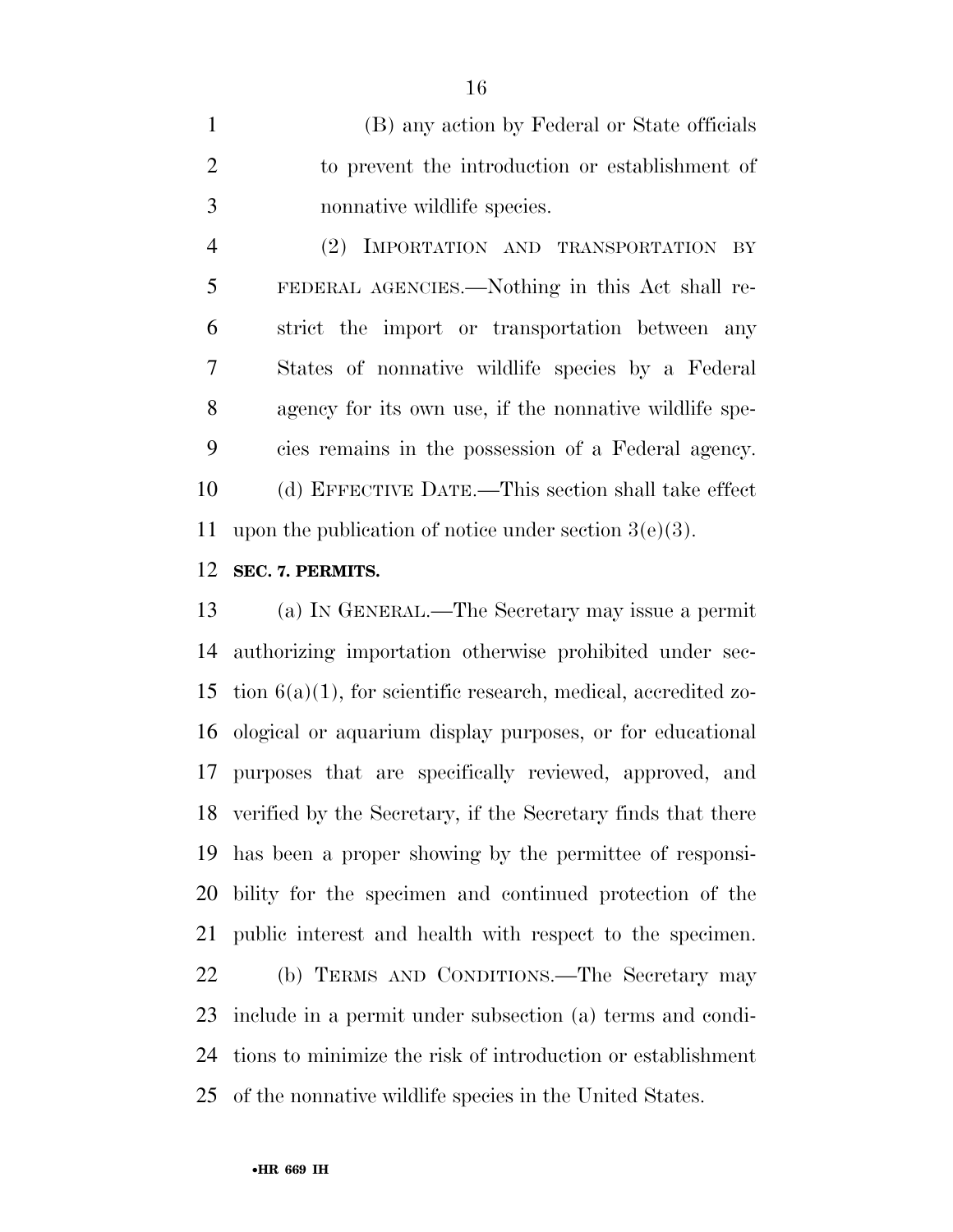**SEC. 8. FEES.** 

 (a) FEE FOR PROPOSAL TO INCLUDE SPECIES IN LIST.—

 (1) IN GENERAL.—The Secretary shall establish in the regulations under section 3, and collect, a fee from any person that after publication of the final preliminary list under section 4(b) submits to the Secretary— (A) a proposal under section 4(c) to in- clude a nonnative wildlife species to the list of approved species under section 4; or (B) a proposal under section 5(b) to in- clude a nonnative wildlife species to the list of unapproved species under section 5. (2) PURPOSE.—The fee shall be to recover costs of assessing risk of nonnative wildlife species under the regulations issued under section 3. (b) NONNATIVE WILDLIFE INVASION PREVENTION FUND.— (1) ESTABLISHMENT.—There is established in the Treasury a separate account, which shall be known as the Nonnative Wildlife Invasion Preven- tion Fund. (2) CONTENTS.—There shall be deposited into

the account all amounts received by the United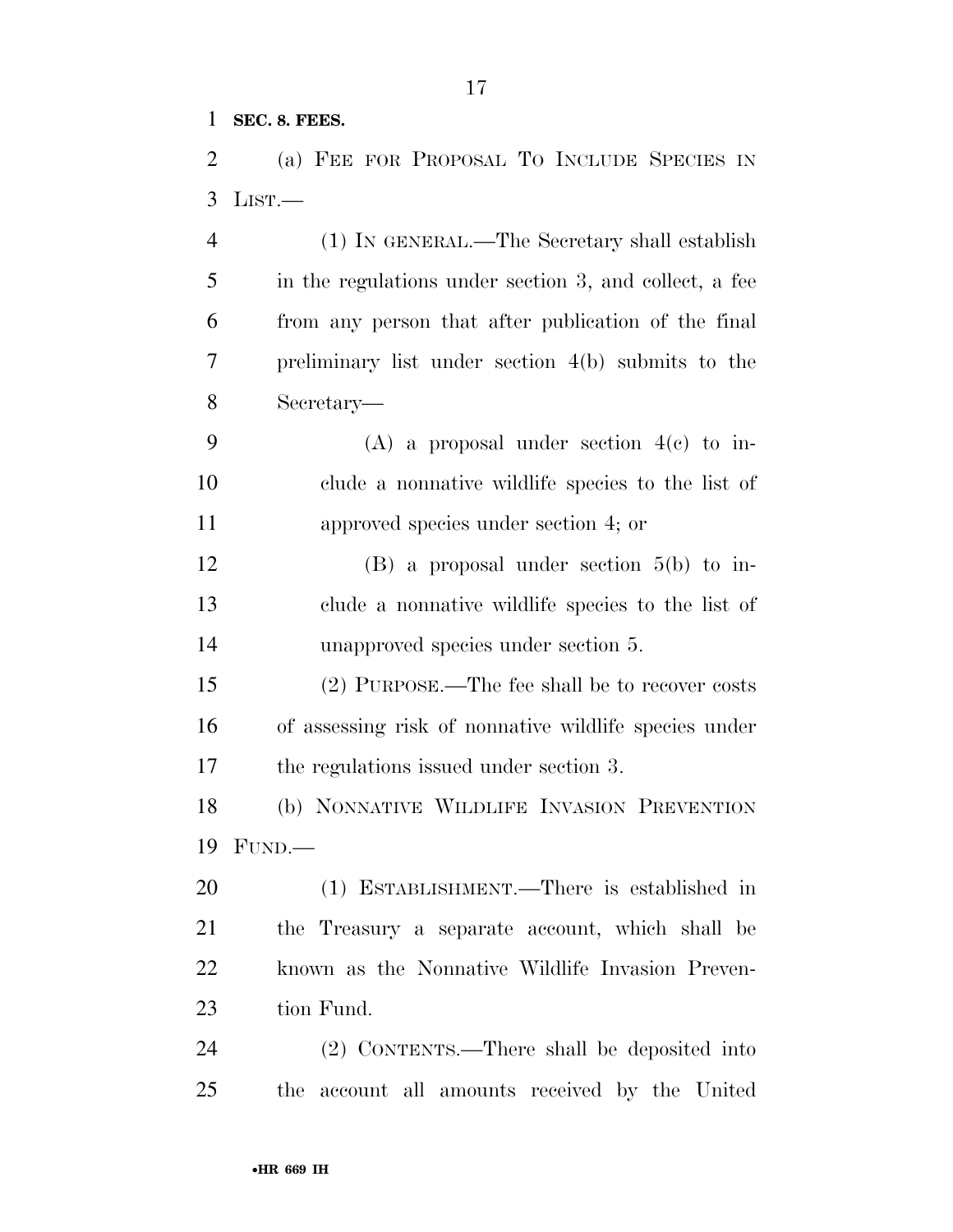States as fees under this section or as fines for vio- lations of this Act and its implementing regulations. (3) USE.—Amounts in the account shall be available to the Secretary, subject to the availability of appropriations, for the purposes of implementing this Act.

### **SEC. 9. TREATMENT OF NONNATIVE WILDLIFE SPECIES AS NONMAILABLE MATTER.**

 Nonnative wildlife species included in the list of ap- proved species issued under section 4 shall be considered and treated as nonmailable matter under section 3015 of title 39, United States Code.

#### **SEC. 10. RELATIONSHIP TO STATE LAW.**

 (a) IN GENERAL.—Nothing in this Act preempts or otherwise affects the application of any State law that es- tablishes stricter requirements for importation, transpor- tation, possession, sale, purchase, release, or breeding of, or bartering for, any nonnative wildlife species.

 (b) LIMITATION ON APPLICATION OF PROHIBITIONS AND PENALTIES TO PREVENT RELEASE.—The Secretary may limit the application of any provision of section 6 to facilitate implementation of any State program that en- courages voluntary surrender to a State of nonnative wild- life species, if the Secretary determines that such limita-tion will prevent release of such species.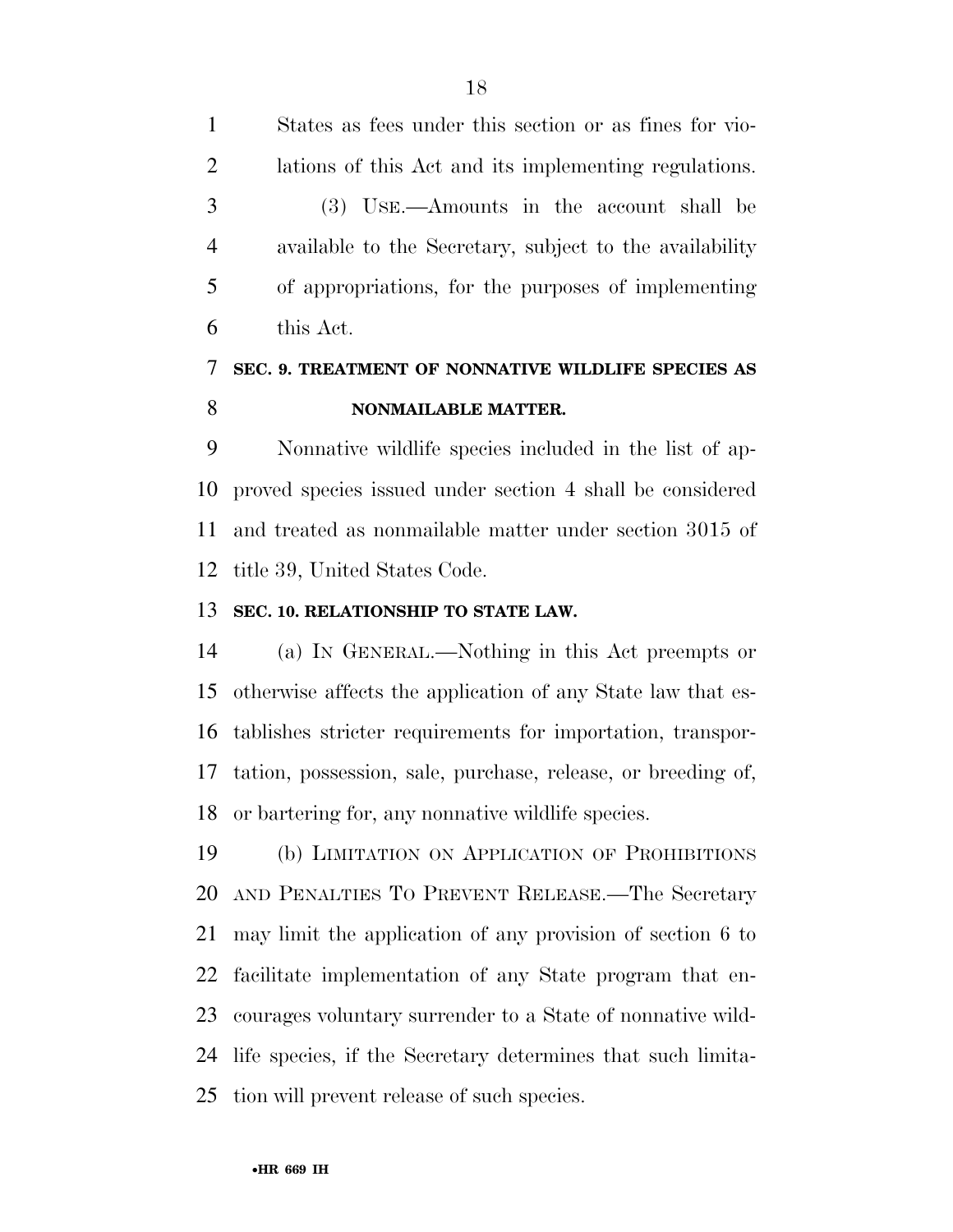**SEC. 11. REQUIREMENT TO ISSUE REGULATIONS.** 

 The Secretary shall prescribe such regulations as are necessary and appropriate to carry out the purposes of this Act.

#### **SEC. 12. RELATIONSHIP TO OTHER FEDERAL LAWS.**

 Except as provided in section 13, nothing in this Act shall be construed—

 (1) as repealing, superseding, or modifying any provision of the Public Health Service Act (42 U.S.C. 201 et seq.) or the Federal Food, Drug, and Cosmetic Act (21 U.S.C. 301 et seq.); or

 (2) as authorizing any action with respect to the importation of any plant pest as defined in the Federal Plant Pest Act (7 U.S.C. 150aa et seq.), in- sofar as such importation is subject to regulation under that Act.

# **SEC. 13. REDESIGNATION OF INVASIVE SPECIES COUNCIL**

### **AS NATIONAL INVASIVE SPECIES COUNCIL.**

 (a) REDESIGNATION.—The Invasive Species Council established by Executive Order 13112 on February 8, 1999 (64 Fed. Reg. 6183) is redesignated as the National Invasive Species Council.

 (b) REFERENCES.—Any reference in a law, map, reg- ulation, document, paper, or other record of the United States to the council referred to in subsection (a) is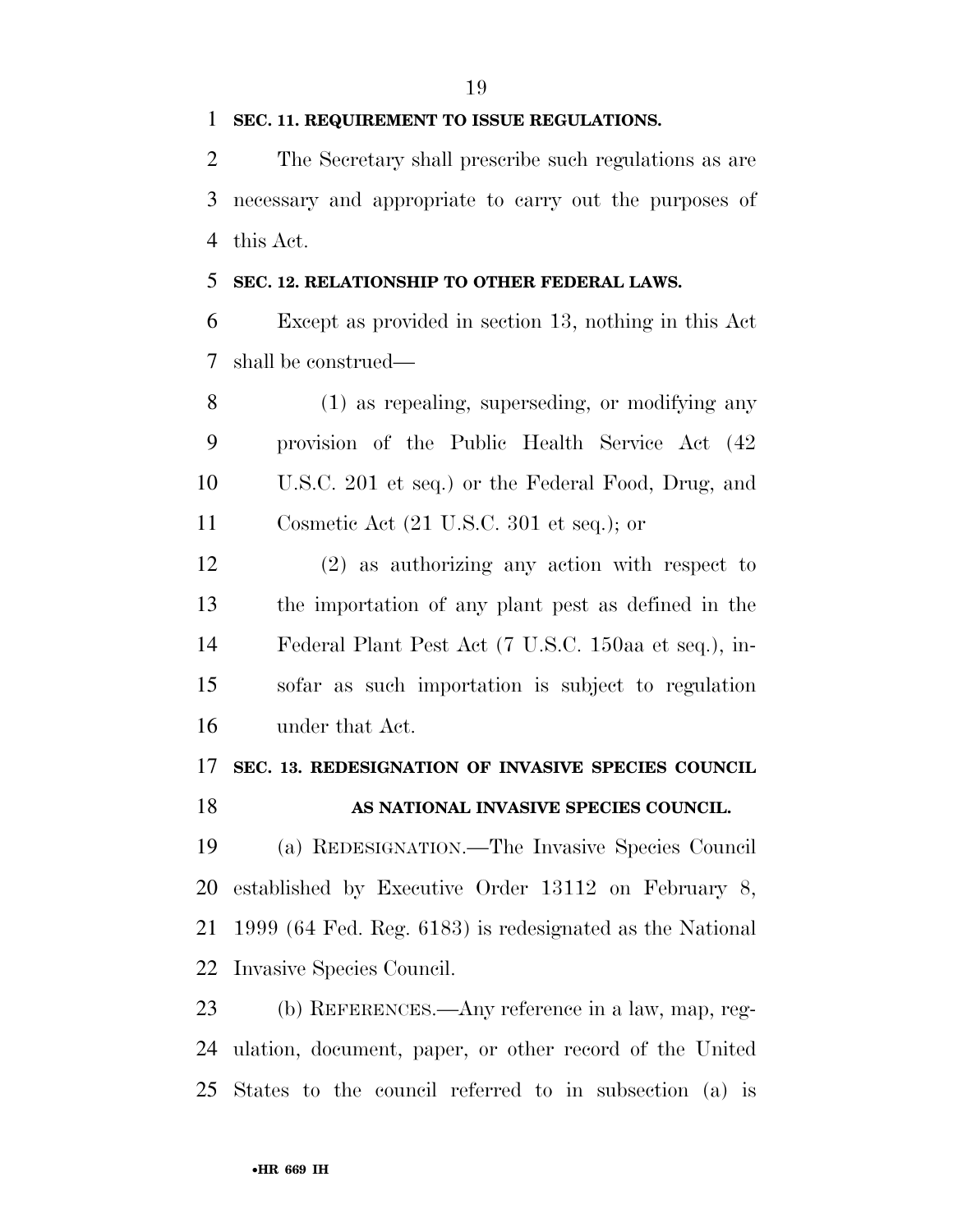deemed to be a reference to the National Invasive Species Council.

#### **SEC. 14. DEFINITIONS.**

For the purposes of this Act:

 (1) AQUATIC NUISANCE SPECIES TASK FORCE.—The term ''Aquatic Nuisance Species Task Force'' means the Aquatic Nuisance Species Task Force established under section 1201 of the Non- indigenous Aquatic Nuisance Prevention and Control Act of 1990 (16 U.S.C. 4702).

 (2) IMPORT.—The term ''import'' means to land on, bring into, or introduce into, or attempt to land on, bring into, or introduce into, any place sub- ject to the jurisdiction of the Government of the United States, whether or not such landing, bringing into, or introduction constitutes an importation with- in the meaning of the customs laws of the Govern-ment of the United States.

 (3) NATIONAL INVASIVE SPECIES COUNCIL.— The term ''National Invasive Species Council'' means the National Invasive Species Council estab-22 lished by Executive Order 13112 on February 8, 1999 (64 Fed. Reg. 6183), as redesignated by sec-tion 13.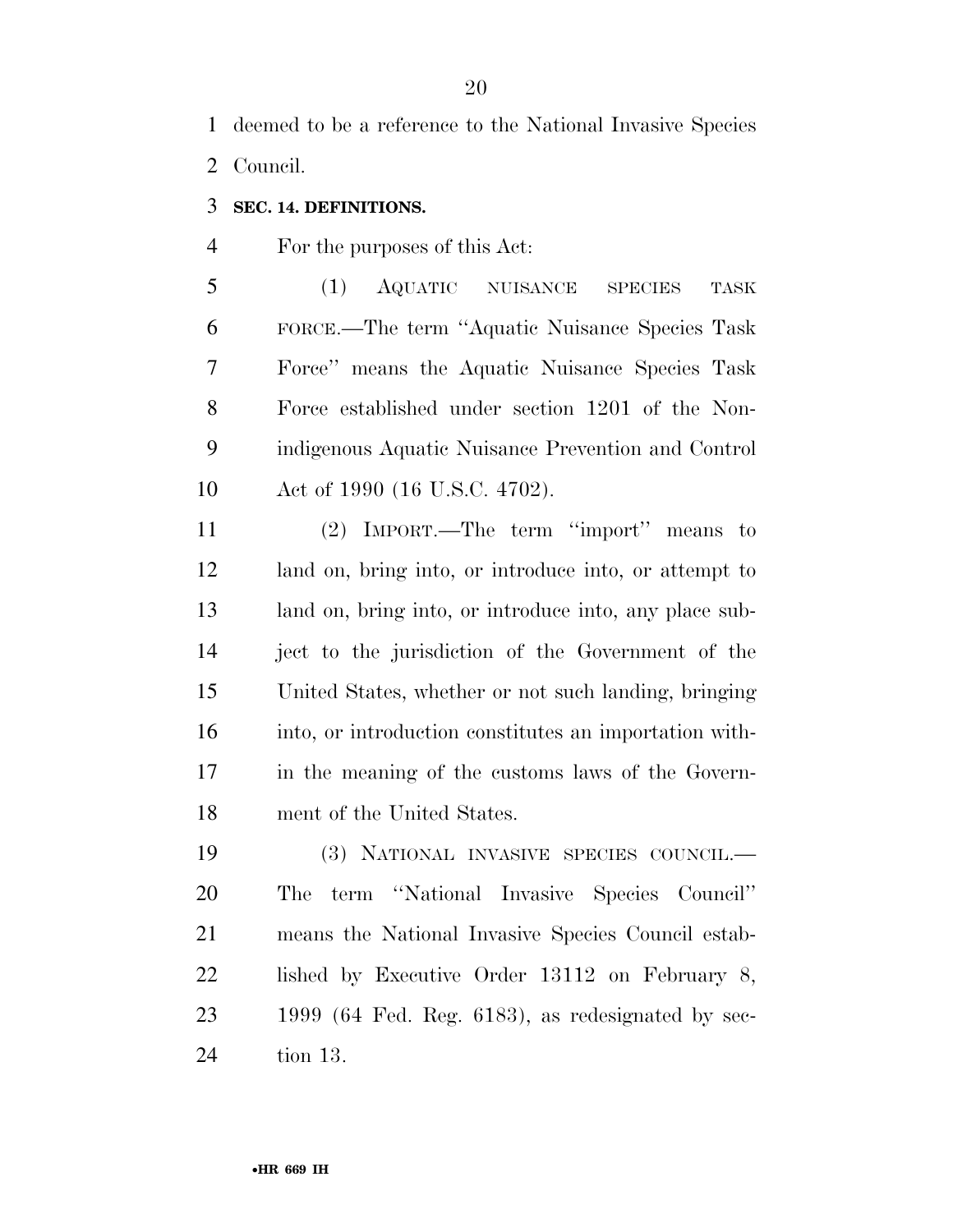| $\mathbf{1}$   | (4) NATIVE SPECIES.—The term "native spe-             |
|----------------|-------------------------------------------------------|
| $\overline{2}$ | cies" means a species that historically occurred or   |
| 3              | currently occurs in the United States, other than as  |
| $\overline{4}$ | a result of an intentional or unintentional introduc- |
| 5              | tion by humans.                                       |
| 6              | (5) NONNATIVE WILDLIFE SPECIES.—The term              |
| $\tau$         | "nonnative wildlife species"-                         |
| 8              | (A) except as provided in subparagraph                |
| 9              | (C), means any live species or subspecies of ani-     |
| 10             | mal that is not a native species or subspecies,       |
| 11             | whether or not born or raised in captivity;           |
| 12             | (B) except as provided in subparagraph                |
| 13             | $(C)$ , includes—                                     |
| 14             | (i) any such live, wild species or sub-               |
| 15             | species of mammal, bird, fish, reptile, am-           |
| 16             | phibian, insect, mollusk, crustacean, ar-             |
| 17             | thropod, coelenterate, or other inverte-              |
| 18             | brate, and                                            |
| 19             | (ii) any viable egg, sperm, gamete, or                |
| 20             | other reproductive material or offspring              |
| 21             | thereof;                                              |
| 22             | (C) does not include any species that is              |
| 23             | (i) specifically defined or regulated as              |
| 24             | a plant pest or approved for biological con-          |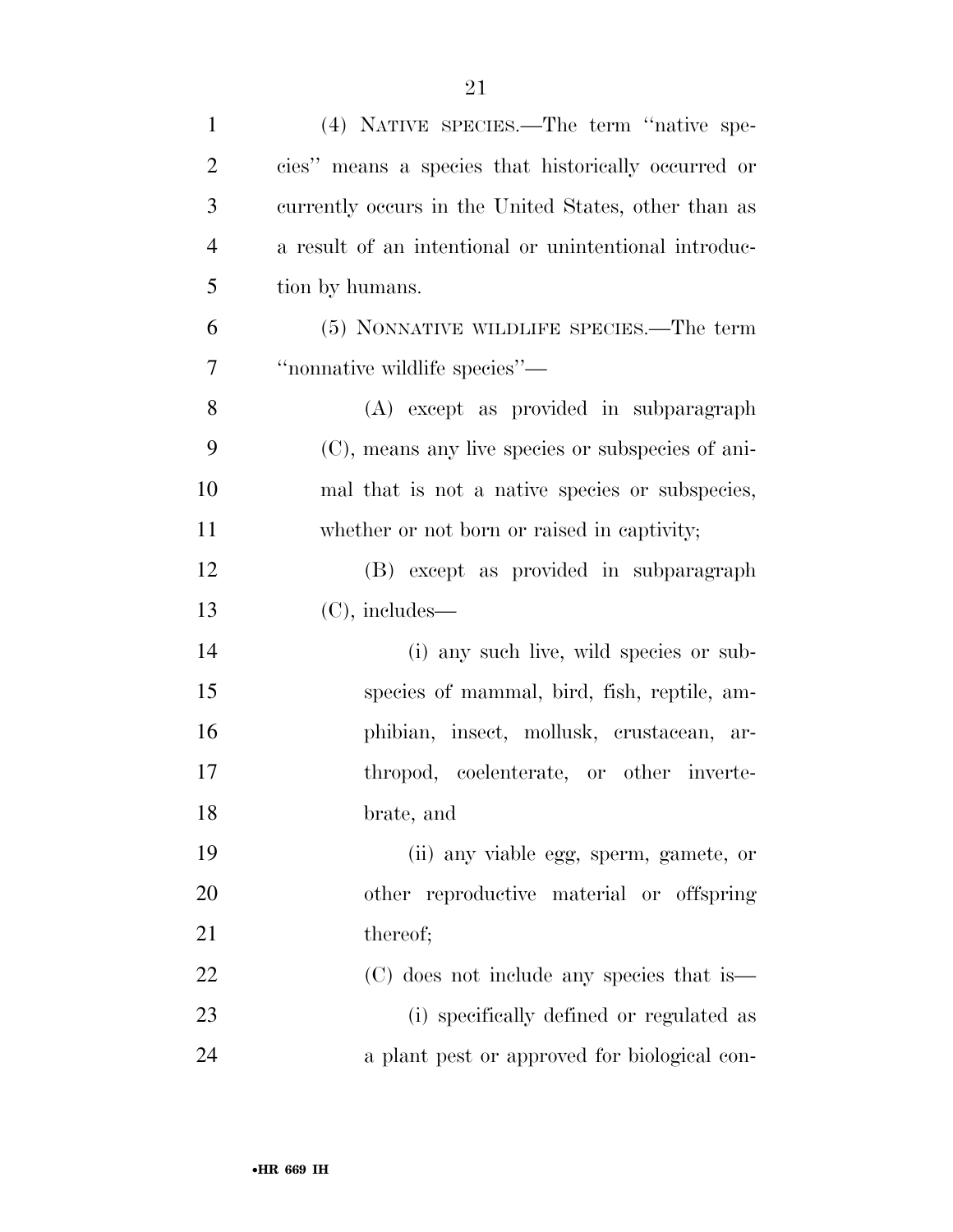| $\mathbf{1}$   | trol purposes under the Plant Protection          |
|----------------|---------------------------------------------------|
| $\mathbf{2}$   | Act (7 U.S.C. 7701 et seq.); or                   |
| 3              | (ii) defined or regulated as a threat to          |
| $\overline{4}$ | livestock or poultry under the Animal             |
| 5              | Health Protection Act (7 U.S.C. 8301 et           |
| 6              | seq.); and                                        |
| 7              | (D) does not include any cat (Felis catus),       |
| 8              | cattle or oxen (Bos taurus), chicken (Gallus      |
| 9              | gallus domesticus), dog (Canis lupus familiaris), |
| 10             | donkey or ass (Equus asinus), domesticated        |
| 11             | members of the family Anatidae (geese), duck      |
| 12             | (domesticated Anas spp.), goat (Capra aegagrus    |
| 13             | hireus), goldfish (Carassius auratus auratus),    |
| 14             | horse (Equus caballus), llama (Lama glama),       |
| 15             | mule or hinny (Equus caballus x E. asinus), pig   |
| 16             | or hog (Sus scrofa domestica), domesticated va-   |
| 17             | rieties of rabbit (Oryctolagus cuniculus), or     |
| 18             | sheep (Ovis aries), or any other species or vari- |
| 19             | ety of species that is determined by the Sec-     |
| 20             | retary to be common and clearly domesticated.     |
| 21             | $(6)$ PERSON.—The term "person" means—            |
| 22             | (A) an individual, corporation, partnership,      |
| 23             | trust, association, or any other private entity;  |
| 24             | (B) any officer, employee, agent, depart-         |
| 25             | ment, or instrumentality of the Federal Govern-   |